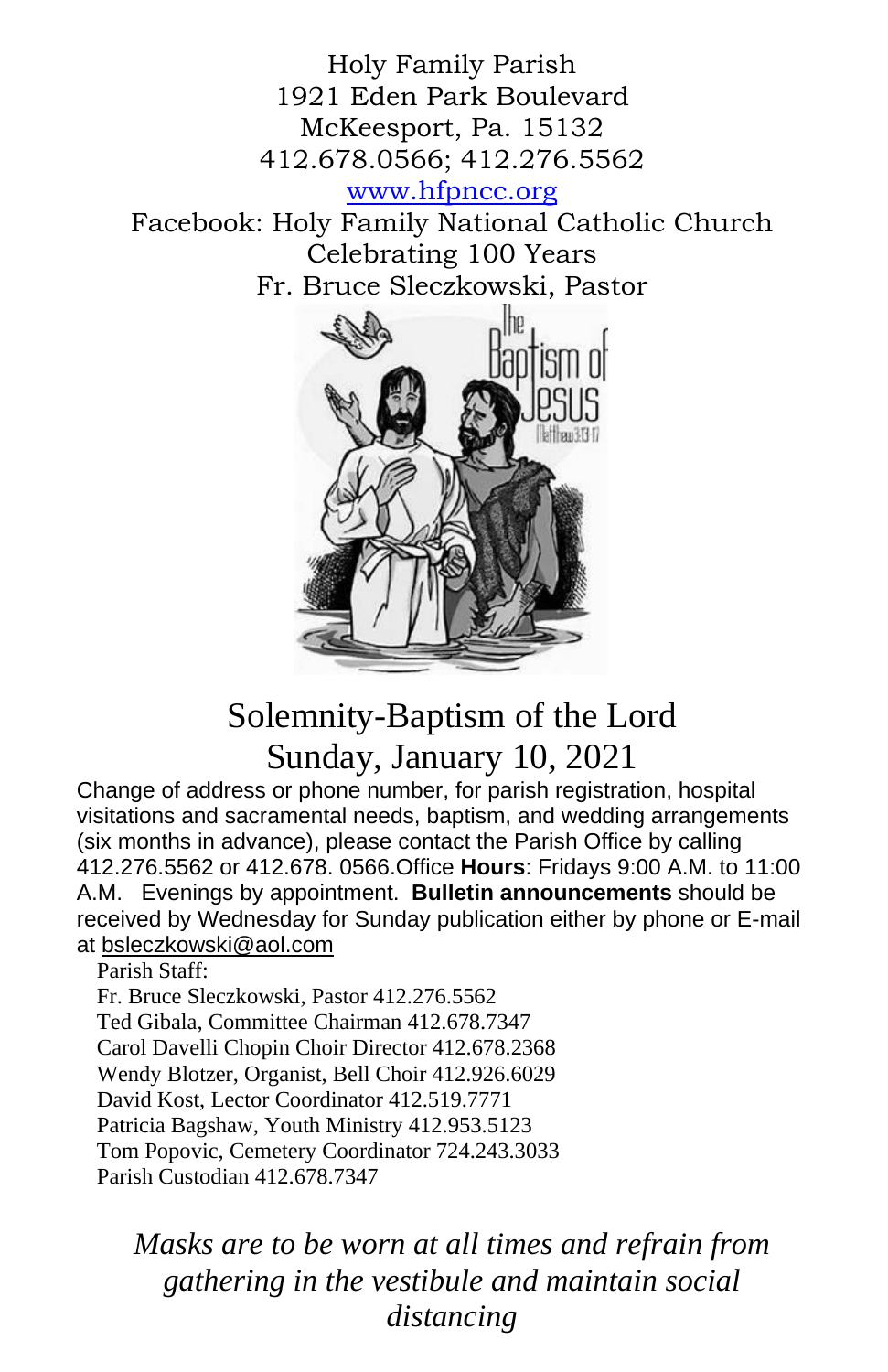#### **2021 Fair Share Envelopes**

The 2021 Parish Fair Share Envelopes are available in the Church Narthex. To save mailing costs, we ask for your help by taking and delivering envelopes to family and friends. Your attendance at Mass and generous financial support keeps our parish doors open to serve God and His people. If you cannot find your envelope, please contact Fr. Bruce and envelopes will be issued.

Please note: The Mandatory Funds are the General Church Fund \$100.00; 6% Fund \$25.00; Diocesan Development Fund \$40.00 totaling \$165.00. The parish Fair Share is set at the minimum donations of \$300.00 a year. This total to approximately \$9.00 a week. All other envelopes are free will donations. The Constitution of the Church states that parish members in good standing must meet their financial obligations and received the Holy Eucharist at least once a year Adults 21 years of age (if not in higher education or in the military service) are obligated to pay. If you are presently experiencing any financial difficulties, please speak with your pastor.

### **Future Directions**

January 2021- Daniel in the Lion's Den

As we begin a new Year in our Lord 2021, we give thanks for the blessings of the past and look forward to what lies ahead by putting our Trust in our God. During 2021 as we prepare for a post Covid world, to reengage and recommit ourselves as the Body of Christ; we will examine the lives of some of the prophets, disciples of our Lord, saints, bishops and their discipleship virtues to see what we can learn from them to apply in our daily living. For January we focus on Daniel in the Lion's Den.

## **Daniel Chapter 6**

**Reflection and Action Item:** Daniel was raised to high office by King Darius. His jealous rivals trick the King to decree that no prayers should be addressed to anyone but the King. Daniel continued to be steadfast in his prayer to God. Thus, he was thrown into the lion's den and as we know God protected and saved him because of his great faith. As Daniel said "My God sent his angel, and he shut the mouths of the lions. They have not hurt me, because I was found innocent in his sight." (6:22)

This story teaches us that no one or nothing is a match for the True God and that God provides for those who are faithful and devoted to Him. So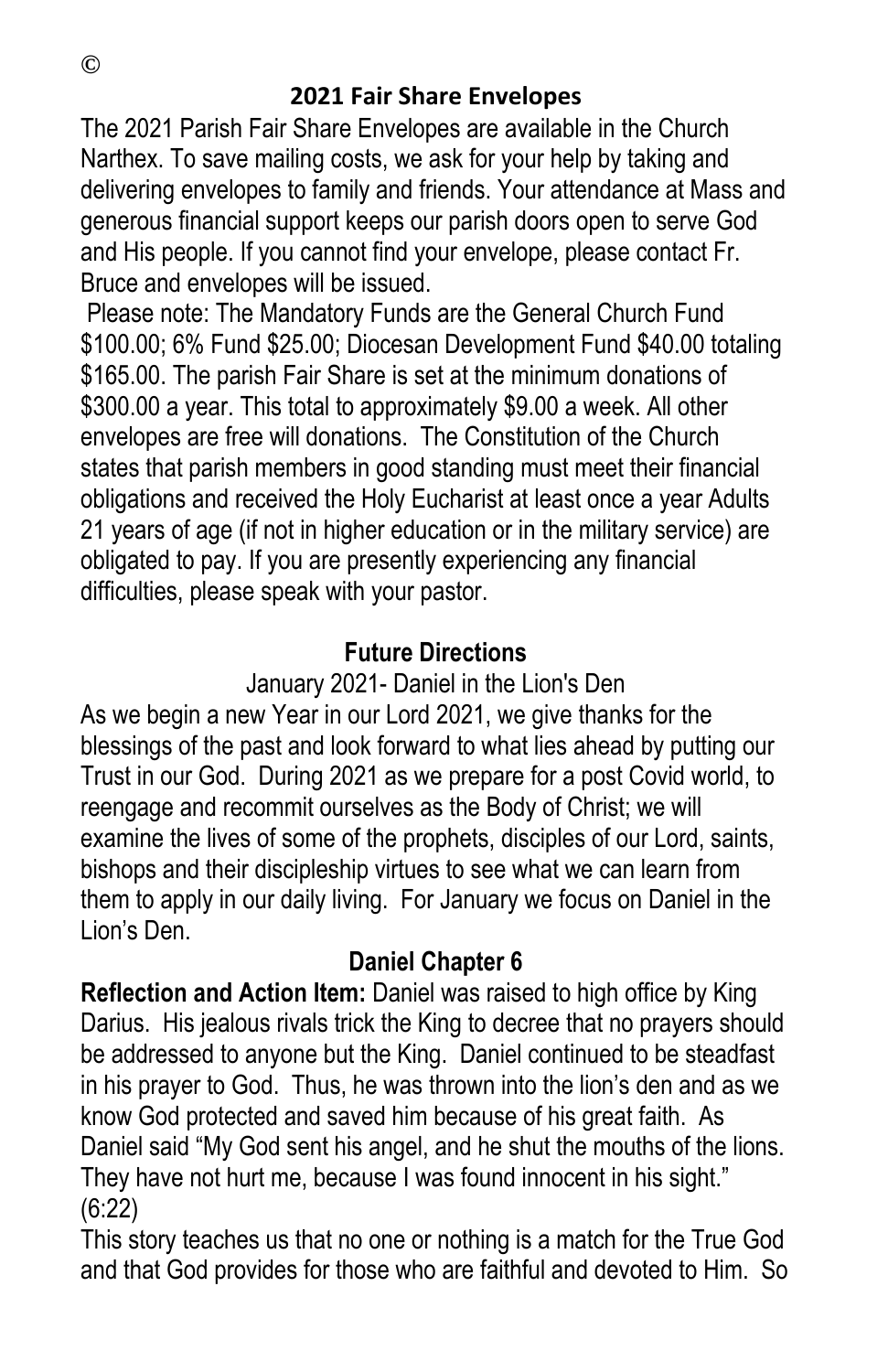even in the midst of difficult and challenging times such as this ongoing pandemic – let us continue to put our faith and trust in God.

Be steadfast in your daily prayer and encourage others to put their faith and trust in God, Who will guide us through this storm. Do not lose heart but be strong in your faith and encourage others to do the same.



Upcoming National Church Discipleship Retreat on Wednesday January 20th at 7 pm. Email [pbmikovsky@pncc.org](mailto:pbmikovsky@pncc.org) or [RobNem21@aol.com](mailto:RobNem21@aol.com) by Jan 18<sup>th</sup> to receive zoom link

**When we have wintery weather, always check the Website, parish Facebook or the local TV stations for any cancellation of Church Services and events or call Fr. Bruce @412.276.5562. If you would like to be added to the parish email address for weather update and information, please send your email to bsleczkowski@aol.com**

*Please contact Fr. Bruce to reserve special requiem prayer request for 2021.*

**This Week** 

| Sunday, January 10, 2021 | <b>Solemnity-Baptism of the Lord</b> |
|--------------------------|--------------------------------------|
| <b>Holy Mass</b>         | 9:00 A.M.                            |
| <b>SOCL Classes</b>      | 10:15 A.M.                           |
| <b>Holy Mass</b>         | $11:00$ A.M.                         |
|                          |                                      |

| Sunday, January 17, 2021 |
|--------------------------|
| <b>Holy Mass</b>         |
| <b>SOCL Classes</b>      |
| <b>Holy Mass</b>         |

**Ordinary Times 2**  $9:00 A.M.$  $10:15 A.M.$  $11:00 \text{ A} \text{ M}$ 

*With the existing pandemic and the lack of attendees at the 11:000 A.M., we may return to only one Mass at 9:00 A.M. Decisions will be made by the end of this month.*

## **Today to claim our baptism. Some simple steps:**

- Thank the Lord for the gift of faith to know Jesus and live as a Christian disciple.
- Embrace your faith through study and prayer